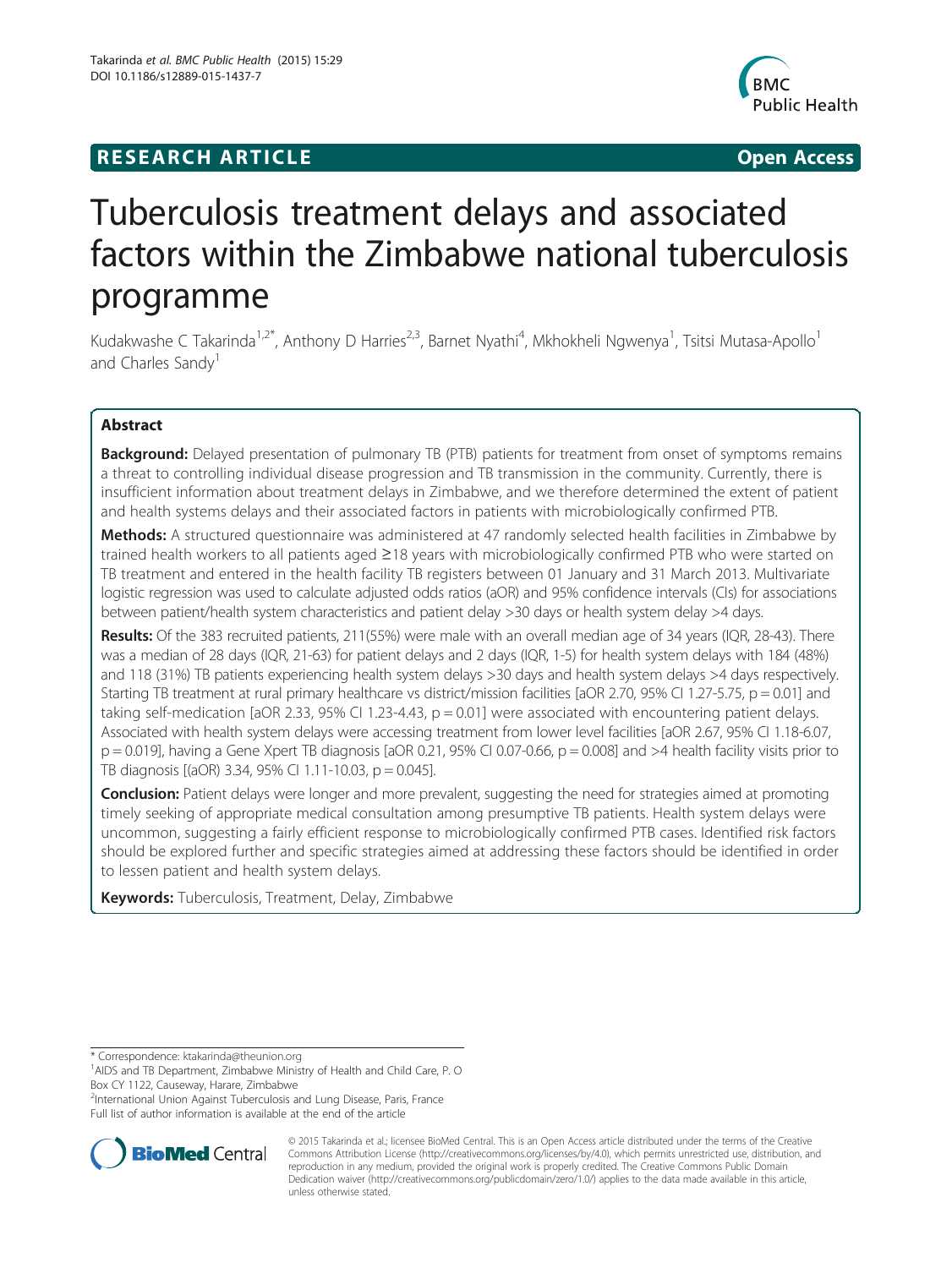# Background

Tuberculosis remains an infectious disease of public health concern with the World Health Organisation (WHO) declaring it a global public health emergency in 1993 [\[1](#page-10-0)]. There has been a global increase in notified TB cases since then from an estimated 7-8 million cases to 9 million cases in 2013 [[1\]](#page-10-0). In sub-Saharan Africa, the resurgence of TB has been attributed mostly to the HIV pandemic, and this has been felt most strongly in the southern part of the continent [[2\]](#page-10-0). Providing treatment with anti-tuberculosis drugs through the directly observed treatment short course (DOTS) has greatly assisted most national tuberculosis control programmes in curing TB, and as a result it is estimated that from 2000 to 2013, 37 million lives have been saved [\[1\]](#page-10-0). However, the continued spread of TB can partly be attributed to delayed or undiagnosed TB and this in turn has also been shown to be associated with increased mortality [[3\]](#page-10-0).

The severity of disease and the likelihood of a TB infected individual infecting another person is highest in those with microbiologically confirmed pulmonary TB (PTB) in comparison with other types of TB such as smear-negative pulmonary TB and extra-pulmonary TB [[4\]](#page-10-0). Moreover, the high burden of HIV co-infection results in a rapid increase in the number of tuberculosis patients in the community [[4\]](#page-10-0). Zimbabwe has a high burden of TB/HIV co-infection, which was recorded at 69% in 2013 [[1](#page-10-0)]. In 2013 prevalence estimates of TB morbidity (including HIV/TB co-infections) were 409 (235-630) cases per 100,000 population whilst mortality estimates (including HIV/TB deaths) were 153 (121-189) cases per 100,000 population [\[1](#page-10-0)].

Given this, early diagnosis and immediate initiation of TB treatment are therefore essential for an effective TB control programme in order to prevent further disease progression at the individual level and transmission within the community. A systematic review of 52 studies on the length of treatment delays by Sreeramareddy et al [[5\]](#page-10-0) showed that average patient delays and health system delays were similar (28.7 versus 25 days) and the trend was similar when stratified into low and high income countries. Other systematic reviews by Storla et al [\[6](#page-10-0)] and Finnie et al [\[7\]](#page-10-0) showed varying factors associated with TB treatment delays but both highlighted the importance of how uptake of measures to shorten these delays may reduce infectious cases and improve TB control. In Finnie et al's [[7\]](#page-10-0) systematic review which was specific to sub-Saharan Africa, consulting traditional leaders first and longer travel time were consistently associated with patient health system delays among other factors. In the Zimbabwe National TB programme, there is insufficient knowledge on the extent of total TB treatment delay and whether such delay is mostly attributable to patient delay or health system delay. The aim of this study was therefore to assess the length of patient and health system delays among TB patients in Zimbabwe and their associated risk factors.

# **Methods**

# Study design

This was a descriptive cross-sectional study.

#### Study participants and sampling

We used a two-stage random sampling design. In the first stage, 4 of the country's 10 provinces were randomly selected, whilst in the second stage, 3 districts were randomly selected in each province. In the third stage, 4 health facilities were randomly selected from all health facilities that registered ≥30 smear-positive PTB cases per month in each district. In total, 47 health facilities were included in the study of which 3 were provincial hospitals, 15 were district/mission hospitals, 10 were urban clinics and 19 were rural primary health care facilities.

All patients aged  $\geq 18$  years with microbiologically confirmed PTB and who were started on TB treatment and entered in the TB registers from these facilities between 01 January and 31 March 2013 were sequentially recruited in the study after verbal consent. The diagnosis and confirmation of TB was either by sputum-smear microscopy for acid-fast bacilli or GeneXpert MTB/RIF assay. Using Dobson's formula, a minimum sample size of 260 study participants was required to estimate the proportion with patient delays >30 days given a 95% confidence interval (CI) with a 5% margin of error, based on 83% of patients experiencing patient delay >30 days as derived from a study by Odusanya et al [\[8](#page-10-0)] and an 80% response rate.

#### TB diagnosis under the National TB program

In Zimbabwe, TB treatment services are integrated with general health services at all health facilities in the country. When patients present with TB symptoms at a health facility, they are recorded in the TB suspect register and have their sputum examined by direct smear microscopy looking for acid-fast bacilli with a Ziehl-Neelsen stain. Sputum specimens are sent to TB diagnosing centres for sputum-smear microscopy which are often located at selected primary level health facilities (microscopy centres) and all secondary level health facilities (district or mission hospitals) in each district and all tertiary level (provincial) hospitals at the provincial level. In urban areas, TB diagnosing centres are located at selected municipal polyclinics. Smear-positive PTB cases are those with sputum smears positive for acid-fast bacilli [\[9\]](#page-10-0). Recently, Gene Xpert is being recommended as the initial TB diagnosis test among presumptive TB patients who are HIV-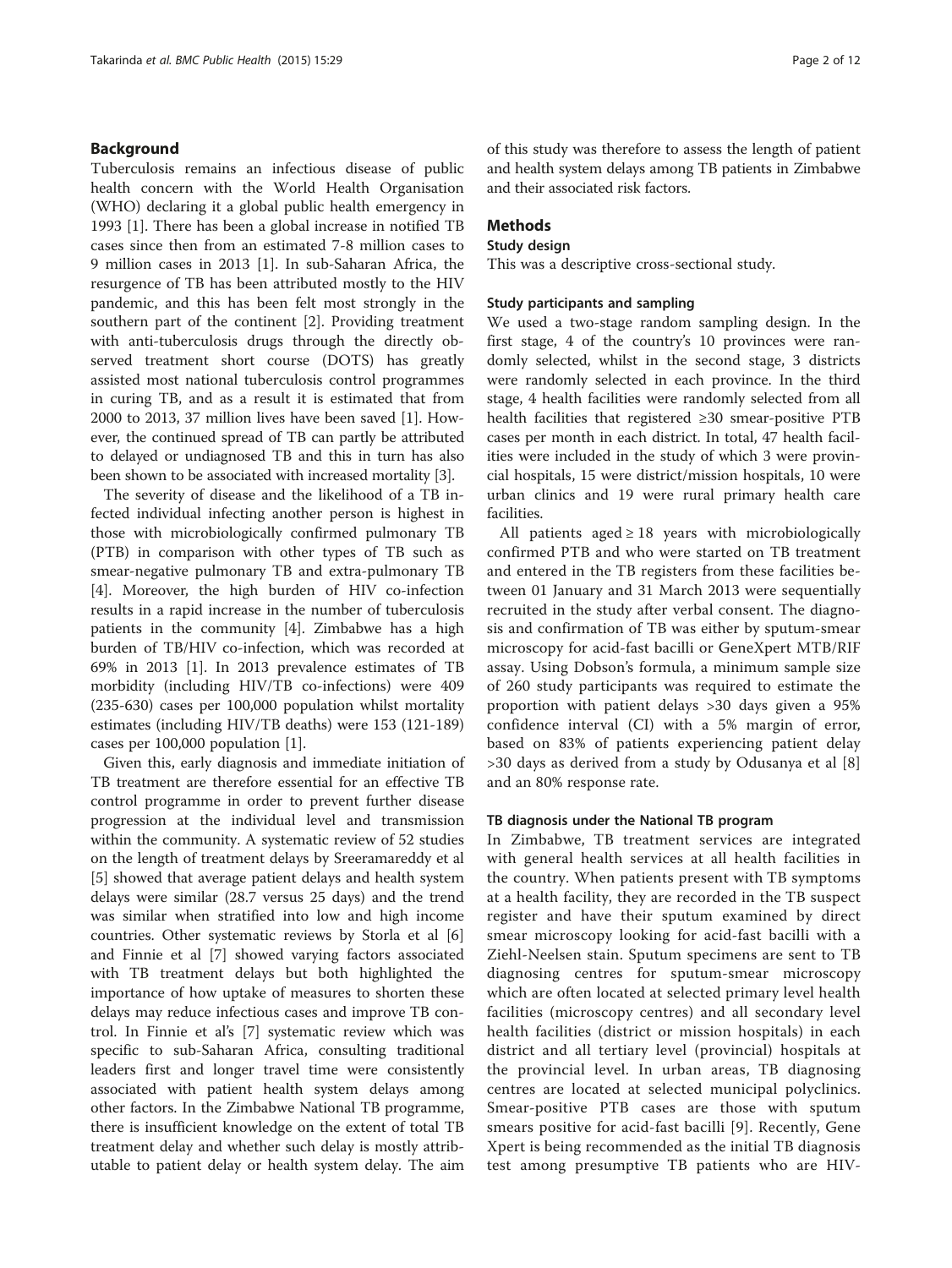infected or who have risk factors for drug-resistant TB although it is not available at all TB diagnosing centres. In patients who are known to be HIV-negative and/or who have no risk factors for DR-TB, sputum smear microscopy remains the diagnostic method of choice. Patients with smear-positive sputum or a positive result from Gene Xpert are classified as having microbiologically confirmed PTB and have their results communicated to their respective health facilities by telephone. Upon receiving this communication, these patients are traced in the community by a village health worker (VHW) or an environmental health technician (EHT).

Once traced, these patients are referred back to their nearest health facility where they are registered in the health facility daily observed treatment (DOT) register and are started on anti-TB treatment. All presumptive and confirmed TB patients are offered HIV counselling and testing (opt-out provider-initiated) and those confirmed HIV-positive are provided with [\[10](#page-10-0)] HIV treatment and care in the form of cotrimoxazole preventive therapy (CPT) and antiretroviral therapy (ART), provided there is no contra-indication [[11\]](#page-10-0).

#### Data variables, source of data and data collection

A one-day data collection training exercise was conducted prior to piloting of the questionnaire. Data were collected using a structured questionnaire adapted from WHO [[12](#page-10-0)], and this was administered by selected health workers in the selected health facilities. Variables that were abstracted from TB registers included: date of collection of the sputum specimens, type of TB, name of referring health facility, TB treatment start date, sex and age of the patient. TB registration numbers and TB suspect numbers were collected as patient identifiers in place of patient names. The structured questionnaires were administered to all microbiologically confirmed PTB patients upon commencing TB treatment or during review visits within 1 week of commencing TB treatment. Questionnaires were also translated into the 2 local languages (Shona and Ndebele) for those who were not conversant with English. Informed verbal consent was sought prior to the interview and participants were allowed to withdraw from the interviews whenever they pleased.

Variables collected in the questionnaire about timing and treatment delays included:- date of onset of any TB symptoms, date of first encounter with a health worker and number of visits to a health facility prior to starting treatment. Information on the first encounter with a health worker and the number of visits to the health facility was verified wherever possible by looking through the patient's case notes and their TB treatment card.

#### Study definitions

This study focused on total delay which was stratified into patient delay and health care system delay. These terms were defined as follows:

## Patient delay

The time period in days between the onset of TB symptoms and the patient's first contact with a health worker of >30 days [[7](#page-10-0),[13,14](#page-10-0)]. Contact with a health worker refers to a nurse or medical doctor at a public health facility (which are the only institutions providing TB treatment) and this excludes pharmacists, private practitioners or traditional healers. Onset of TB symptoms was defined as the first experience of any symptoms suggestive of TB (cough, fever, weight loss, haemoptysis, fatigue, night sweats).

#### Health care system delay

The time period in days between the date of first contact with a health worker and the date of start of TB treatment of >4 days. This is under the assumption that laboratory turn-around times for sputum samples are expected to be less than 72 hours and are coupled with immediate tracing of patients for start of TB treatment for purposes of infection control.

#### Statistical analysis

Patient data collected in the structured report form were coded and double entered by three independent data entry clerks into EpiData version 3.1 and later cleaned for errors and analysed using STATA, version 12.1 (Stata Corporation, College Station, Texas). Data were weighted prior to analysis to account for unequal probabilities of selection and to also account for the clustering effect of the sample design. Patient and health care system delays were first summarised and presented as the median (interquartile range) number of days. Patient delay was then categorised as patient delay >30 days whilst health system delay was categorised as health system delay >4 days and these were used for the univariate analysis. Associations between patient characteristics and both types of delay were determined by the chi-square test or alternatively the Fischer's Exact test if numbers were small. Logistic regression was used to calculate adjusted odds ratios (aOR) and their respective 95% confidence intervals for factors associated with patient delay and health system delay. All patient characteristics with p-values < 0.25 or those thought to be biologically plausible were included in both the univariate and multivariate logistic regression models. P-values of less than 0.05 were considered statistically significant.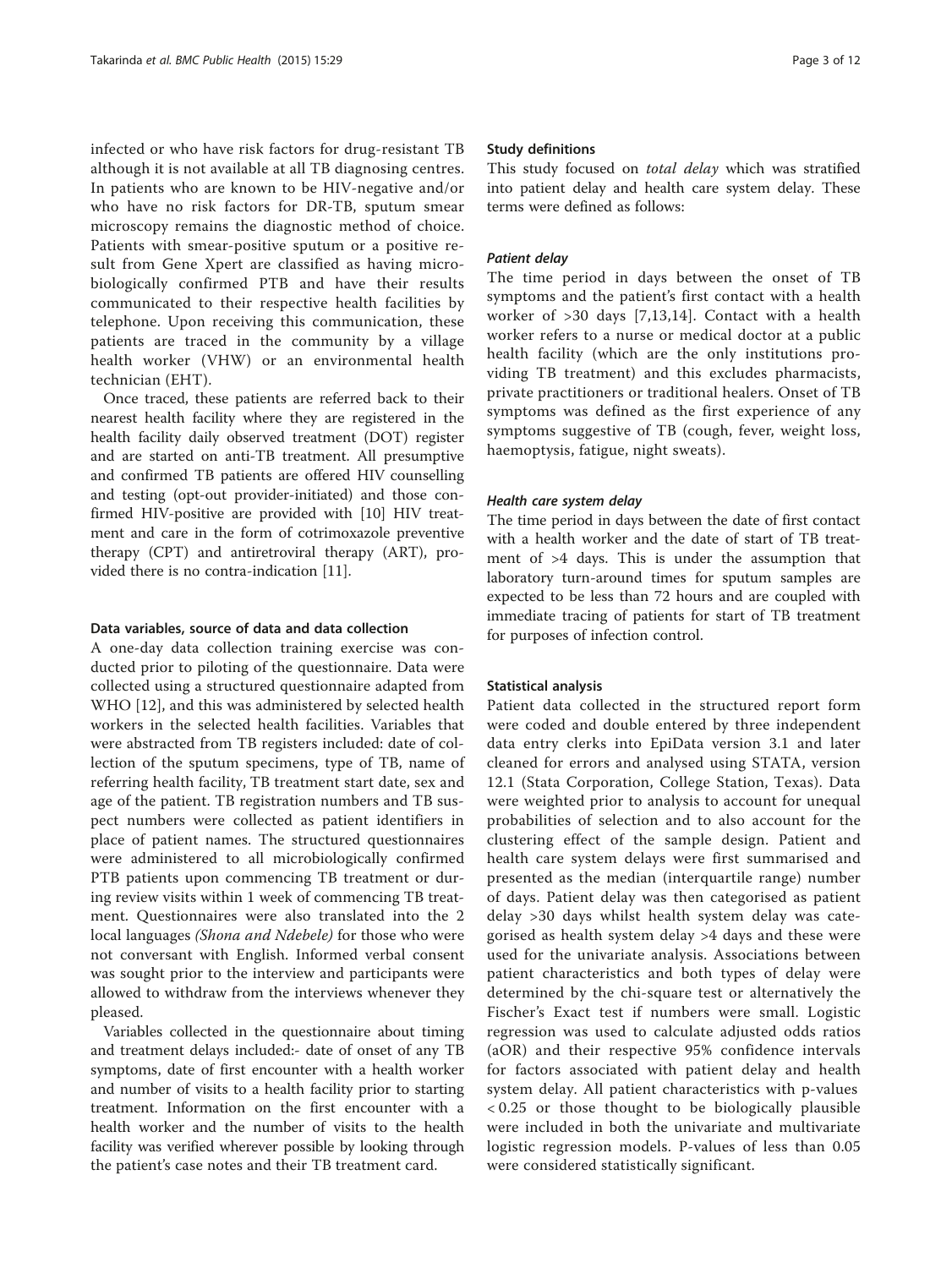#### Ethics and approval

Ethics approval was obtained locally from the Medical Research Council of Zimbabwe (MRCZ) and also the Ethics Advisory Group (EAG) for the International Union Against Tuberculosis and Lung Disease (IUATLD).

## Results

# Patient characteristics

During the 3-month study period, all 383 interviewed patients gave voluntary consent to participate in the survey of whom the majority, 211 (55%) were male (Table [1\)](#page-4-0). Overall median age of study participants was 34 years (IQR, 28-43). Most patients (62%) were recruited upon starting TB treatment from either district or mission hospitals. The majority of these patients, 280 (75%), started TB treatment at TB diagnosing centres were they had also been diagnosed. Tuberculosis diagnosis was mainly by sputum-smear microscopy (95%). Nearly all patients (98%) had been HIV-tested: there were 230 (62%) who were HIVinfected. Most patients (70%) resided in rural areas, unemployment was high (62%) and more than half (55%) had attained secondary school education or higher.

## Patient delays and associated factors

There was a median of 28 days for patient delays (IQR, 21-63). Of all recruited study participants, 184 (48%) experienced patient delays >30 days in seeking TB treatment services.

Table [2](#page-6-0) shows factors associated with patient delay. In comparison to patients starting TB treatment at district or mission hospitals, those starting treatment at rural primary health facilities were more likely [adjusted odds ratio (aOR) 2.70, 95% confidence interval (CI) 1.27-5.75,  $p = 0.01$  to experience patient delays. On further analysis, those patients who started TB treatment at rural facilities accessed traditional healers first more than those accessing other types of health facilities although the association was not statistically significant (14.2% vs. 8.4%,  $p = 0.192$ ). The seeking of treatment first at private practitioners was also similar for both those who were treated at rural facilities and other types of health facilities  $(7.8\% \text{ vs. } 7.5\%, \text{ p} = 0.937).$ 

The likelihood of patient delays was higher for those who took self medication when experiencing cough symptoms [aOR 2.33, 95% CI 1.23-4.43, p = 0.01]. Those taking between 30 minutes to an hour to reach their DOT facility [aOR 0.43, 95% CI 0.22-0.83, p = 0.013] and >1 hour [aOR 0.47, 95% CI 0.24-0.94, p = 0.032] were both less likely to experience patient delays when compared to those reaching the DOT facility in less than 30 minutes.

#### Health system delays and associated factors

There was a median of 2 days for health system delays (IQR, 1-5). There were only 118 (31%) of all study participants who encountered health system delays >4 days. Table [3](#page-8-0) shows factors associated with health system delay >4 days. Health system delays were higher among those 26-44 years old [aOR 3.30, 95% CI 1.16- 9.37, p = 0.025] and aged 45-54 years [aOR 3.57, 95% CI 1.09-11.72,  $p = 0.036$ . Being male and having TB diagnosis done using GeneXpert were also associated with less odds of health system delays i.e. [aOR 0.47, 95% CI 0.23-0.96, p = 0.038] and [aOR 0.21, 95% CI 0.07-0.66,  $p = 0.008$  respectively. All those who had a GeneXpert test done were HIV-infected individuals.

In addition, the odds of health system delays were higher when starting treatment at urban municipal clinics [aOR 6.9, 95% CI 2.41-19.82,  $p = 0.03$ ] and rural clinics [aOR 2.67, 95% CI 1.18-6.07,  $p = 0.019$ ] although these delays were not significantly higher for those accessing treatment from non-TB diagnosing facilities after multivariate analysis. Lastly, there were higher odds of health system delays associated with encountering  $\geq 4$ health care visits in comparison to one healthcare visit prior to starting TB treatment [aOR 2.24, 95% CI 1.02- 4.94, p = 0.045]. Further stratification of those with  $\geq 4$ healthcare visits by type of health-worker seen among those experiencing health system delays showed that 8 (42%) had seen different health workers in the same facility and 11 (58%) had seen different health workers in different health facilities.

# Total delays

Total delay among all recruited study participants was a median of 36 days (IQR, 23-68). Figure [1](#page-9-0) shows the distribution of total delays in weeks.

## Discussion

In this study, we assessed the extent of both patient and health system delays in accessing TB treatment within public health facilities under the Zimbabwe National Tuberculosis Programme. The median patient delay was 28 days and this is similar to findings from other African countries such as Ghana [[15](#page-10-0)] and South Africa [[16\]](#page-10-0) and slightly lower than reported findings from other low income countries as reported in a systematic review by Sreeramareddy et al [[5](#page-10-0)]. The taking of self-medication for TB-related symptoms, as has been found in other studies [[17,18](#page-10-0)], was associated with patient delay, although in general this practice was uncommon amongst this patient population. Also uptake of traditional medicine was not significantly associated with patient or health system delays and assuming there was no under-reporting, this practice was uncommon despite the fact that more than two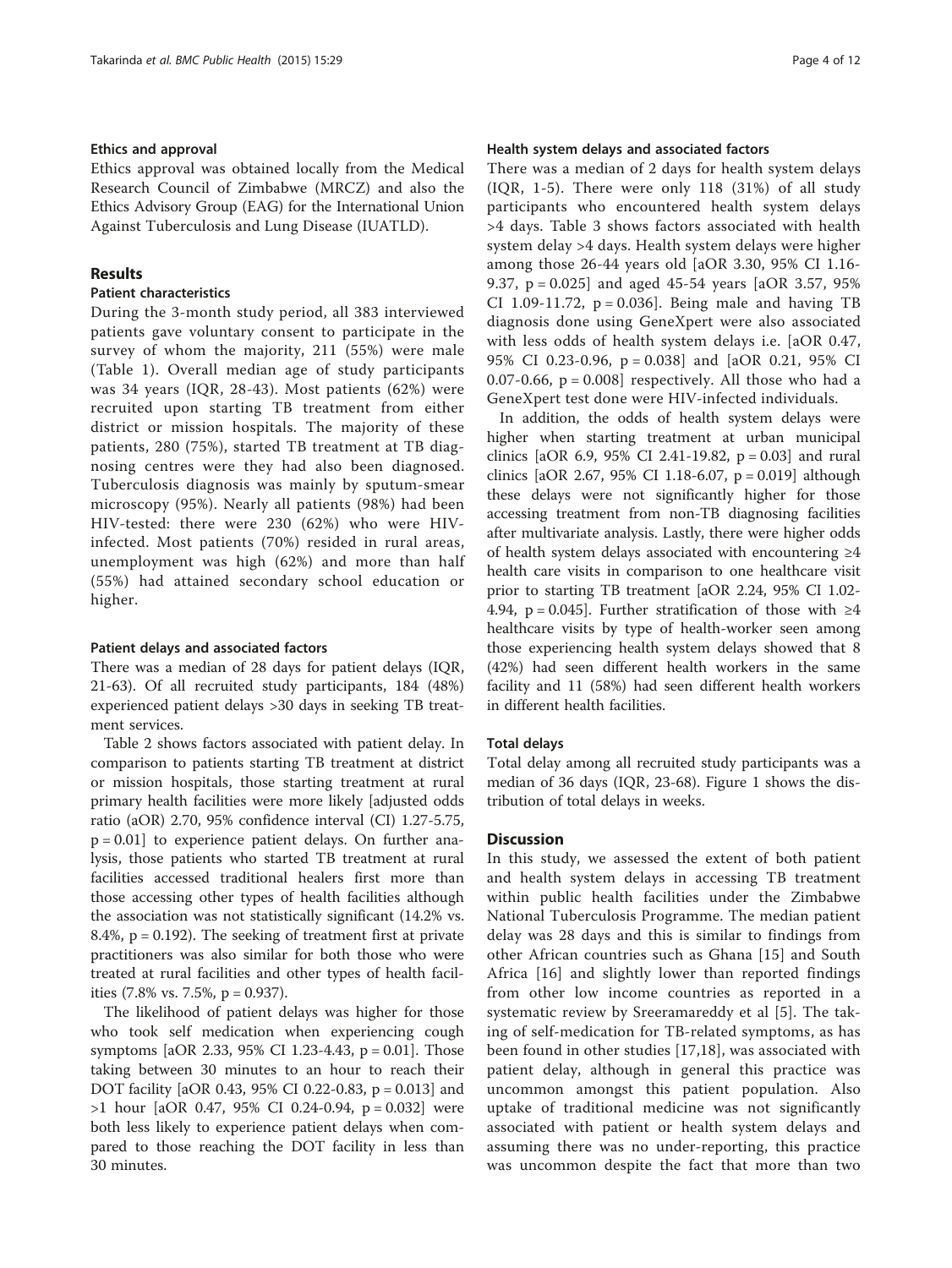<span id="page-4-0"></span>Table 1 Characteristics of tuberculosis patients in Zimbabwe

| Characteristics (N = 383)                            | n   | N   | <b>Weighted percent</b><br>(95% CI) |
|------------------------------------------------------|-----|-----|-------------------------------------|
| Age in years                                         |     |     |                                     |
| $18 - 25$                                            | 53  | 383 | 13.9% (10.5-18.2)                   |
| $26 - 44$                                            | 244 | 383 | 63.8% (58.3-69.0)                   |
| $45 - 54$                                            | 54  | 383 | 14.2% (10.6-18.6)                   |
| $\geq 55$                                            | 31  | 383 | $8.1$ (5.7-11.6)                    |
| Sex                                                  |     |     |                                     |
| Female                                               | 172 | 383 | 45.0% (39.5-50.6)                   |
| Male                                                 | 211 | 383 | 55.0% (49.4-60.5)                   |
| Type of diagnostic test                              |     |     |                                     |
| Sputum microscopy                                    | 363 | 383 | 94.8% (93.0-96.2)                   |
| Gene Xpert                                           | 20  | 383 | 5.2% (3.8-7.0)                      |
| Type of health facility                              |     |     |                                     |
| Provincial hospital                                  | 18  | 383 | 4.7% (3.1-6.9)                      |
| District/mission hospital                            | 237 | 383 | 61.8% (58.5-64.9)                   |
| Urban municipal                                      | 73  | 383 | 19.1% (16.7-21.8)                   |
| Rural primary healthcare facility                    | 55  | 383 | 14.5% (11.4-18.2)                   |
| Diagnosing centre                                    |     |     |                                     |
| Same as DOT facility                                 | 280 | 373 | 75.1% (71.8-78.2)                   |
| Different from DOT facility                          | 93  | 373 | 24.9% (21.8-28.3)                   |
| Missing                                              | 10  | 383 | 2.6%                                |
| HIV tested                                           |     |     |                                     |
| No                                                   | 6   | 376 | 1.6% (0.8-3.4)                      |
| Yes                                                  | 370 | 376 | 98.4% (96.6-99.2)                   |
| Missing                                              | 7   | 383 | 1.9%                                |
| HIV status                                           |     |     |                                     |
| HIV-negative                                         | 140 | 370 | 37.9% (32.6-43.6)                   |
| HIV-positive                                         | 230 | 370 | 62.1% (56.4-67.4)                   |
| HIV + ve patient on CPT/ART prior<br>to TB treatment |     |     |                                     |
| No                                                   | 72  | 230 | 31.2% (25.4-37.6)                   |
| Yes                                                  | 158 | 230 | 68.8 (62.4-74.7)                    |
| Staying with anyone currently on<br>TB treatment     |     |     |                                     |
| No                                                   | 348 | 383 | 90.9% (86.3-95.3)                   |
| Yes                                                  | 35  | 383 | $9.1\%$ (6.3-13.1)                  |
| Education                                            |     |     |                                     |
| More than secondary                                  | 20  | 382 | 5.3% (3.3-8.4)                      |
| Secondary                                            | 192 | 382 | 50.3% (45.0-55.6)                   |
| Primary                                              | 145 | 382 | 38.0% (33.1-43.1)                   |
| No education                                         | 25  | 382 | 6.5% (4.2-9.8)                      |
| Missing                                              | 1   | 383 | 0.4%                                |
| Employment status                                    |     |     |                                     |
| Formal employment                                    | 40  | 379 | 10.7% (8.0-14.2)                    |
| Informal employment                                  | 105 | 379 | 27.6% (23.1-32.6)                   |

# Table 1 Characteristics of tuberculosis patients in Zimbabwe (Continued)

| Unemployed                            | 234 | 379 | 61.8% (56.7-66.6) |
|---------------------------------------|-----|-----|-------------------|
| Missing                               | 4   | 383 | 1.0%              |
| Residence                             |     |     |                   |
| Urban                                 | 114 | 378 | 30.1% (26.1-34.5) |
| Rural                                 | 264 | 378 | 69.9% (65.6-73.9) |
| Missing                               | 5   | 383 | 1.3%              |
| History of smoking                    |     |     |                   |
| Never smoked                          | 269 | 380 | 70.7% (65.3-75.5) |
| Current smoker                        | 26  | 380 | 6.8% (4.3-10.6)   |
| Quit smoking                          | 86  | 380 | 22.5% (18.3-27.4) |
| Missing                               | 3   | 383 | 0.8%              |
| History of alcohol use                |     |     |                   |
| Never                                 | 213 | 373 | 57.0% (51.4-62.4) |
| Current drinker                       | 29  | 373 | 7.7% (5.5-10.6)   |
| Quit alchohol use                     | 132 | 373 | 35.3% (30.2-40.9) |
| Missing                               | 10  | 383 | 2.6%              |
| Previous contact with TB patient      |     |     |                   |
| No                                    | 210 | 383 | 54.8% (48.4-62.1) |
| Yes                                   | 173 | 383 | 45.2% (39.8-50.6) |
| Marital status                        |     |     |                   |
| Married                               | 225 | 380 | 59.3% (53.6-64.7) |
| Single                                | 67  | 380 | 17.6% (13.7-22.4) |
| Divorced/separated                    | 35  | 380 | 9.3% (6.6-12.9)   |
| Widowed                               | 52  | 380 | 13.8% (10.2-18.4) |
| Missing                               | 3   | 383 | 0.8%              |
| Took self medication from pharmacy    |     |     |                   |
| No                                    | 335 | 383 | 87.5% (84.0-90.3) |
| Yes                                   | 48  | 383 | 12.5% (9.7-16.0)  |
| Took traditional medicine             |     |     |                   |
| No                                    | 348 | 383 | 90.8% (87.3-93.4) |
| Yes                                   | 35  | 383 | 9.2% (6.6-12.7)   |
| Visited a private practitioner        |     |     |                   |
| Νo                                    | 354 | 383 | 92.4% (89.4-94.7) |
| Yes                                   | 29  | 383 | 7.6% (5.4-10.6)   |
| Health care visits prior to diagnosis |     |     |                   |
| 1                                     | 173 | 378 | 45.6% (40.2-51.1) |
| 2                                     | 121 | 378 | 31.9% (26.9-37.3) |
| 3                                     | 40  | 378 | 10.5% (7.6-14.4)  |
| $\geq 4$                              | 45  | 378 | 12.0% (9.1-15.7)  |
| Missing                               | 5   | 383 | 1.2%              |
| Time taken to reach health facility   |     |     |                   |
| <30 minutes                           | 150 | 377 | 39.9% (35.1-44.8) |
| 30mins - 1 hour                       | 101 | 377 | 26.7% (21.9-32.0) |
| >1 hour                               | 126 | 377 | 33.5% (28.6-38.8) |
| Missing                               | 6   | 383 | 1.5%              |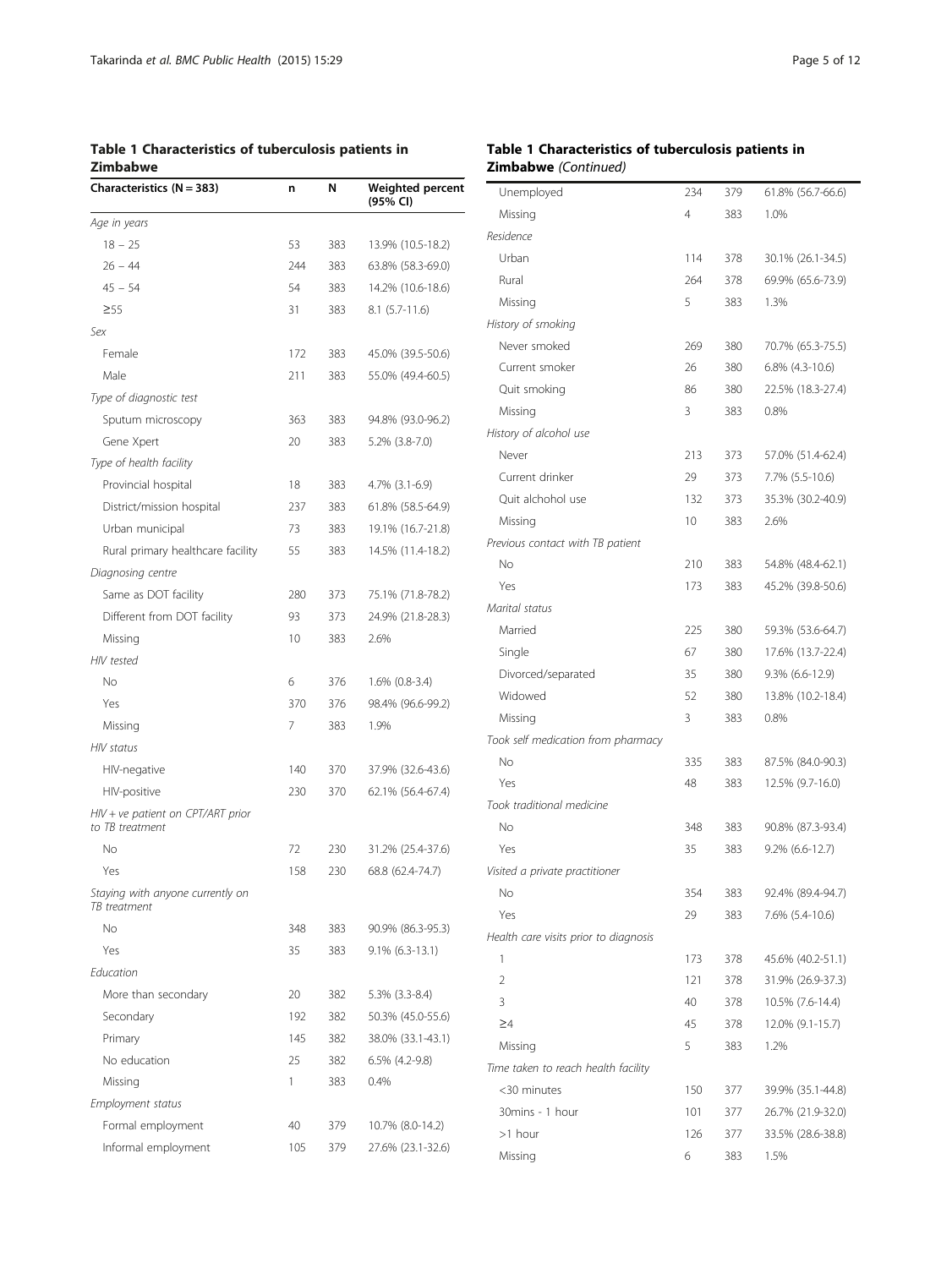Table 1 Characteristics of tuberculosis patients in Zimbabwe (Continued)

| Distance to health facility(in km)                    |     |     |                   |
|-------------------------------------------------------|-----|-----|-------------------|
| $\leq$ 5                                              | 122 | 331 | 36.8% (32.3-41.6) |
| $6 - 15$                                              | 64  | 331 | 19.5% (15.4-24.3) |
| $16 - 30$                                             | 55  | 331 | 16.5% (12.3-21.8) |
| $\geq 30$                                             | 90  | 331 | 27.2% (22.4-32.5) |
| Missing                                               | 52  | 383 | 13.7%             |
| Difficulty in accessing transport<br>to health centre |     |     |                   |
| No                                                    | 322 | 383 | 84.2% (78.9-89.5) |
| Yes                                                   | 61  | 383 | 15.8% (12.1-20.5) |
| Ever heard of TB before diagnosis                     |     |     |                   |
| Yes                                                   | 43  | 365 | 88.1% (83.6-91.5) |
| No                                                    | 322 | 365 | 11.9% (8.5-16.4)  |
| Missing                                               | 18  | 383 | 4.8%              |

NB: Percentages may not always add up to 100 because of rounding off error. DOT = directly observed treatment; HIV = human immunodeficiency virus; CPT = cotrimoxazole preventive therapy; ART = antiretroviral therapy, TB = tuberculosis.

thirds of study participants resided in a rural setting. This finding differs from findings from a meta-analysis by Finnie et al [[7\]](#page-10-0) of other sub-Saharan African countries where taking of traditional medicine was consistently found to be associated with patient delays.

Patients who started TB treatment at rural primary healthcare facilities were more likely to experience patient delays when compared to those who started at district or mission hospitals. Literature from other countries also indicates that an initial visit to a government low-level health care facility [\[19](#page-10-0)-[21](#page-10-0)] and rural residence [[14,16,22](#page-10-0)] are both associated with increased patient delays in seeking TB treatment services. Whilst the majority of our study participants were rural patients, distance to a DOT facility was not associated with patient delay and in fact those taking a longer time to reach a DOT facility were less likely to experience patient delays. The reasons for this finding are not clear as other studies have found that long distances to health facilities [\[7](#page-10-0)] and absence of transport have contributed to poor and delayed uptake of HIV care and treatment in co-infected patients [[23\]](#page-10-0).

It is likely that the patient delays among those with shorter travel time to a health facility and accessing treatment at lower-level health facilities are attributed to these patients being less health conscious and seeking treatment late in comparison to those who are more health conscious who seek services sooner at higherlevel hospitals even though they may be further away. Zimbabwe has a four-tiered referral health system and district/mission hospitals which are at the second level may be preferable to patients since they manage referral cases not managed at primary care facilities which are at the first level, as they have a staff complement of medical doctors in addition to nursing staff. They also provide specialized services to periphery first-level health facilities within their district such as laboratory services and ART initiation prior to decentralization of ART initiations to lower-level health facilities. These district/mission hospitals are also centrally located within the district and therefore usually better resourced and managed and generally further away from patients in comparison to primary facilities, particularly in rural settings.

Contrary to other published studies, gender [[24](#page-10-0)], education level [\[13\]](#page-10-0) and old age [\[25,26](#page-10-0)] were not associated with patient delays. In our study, HIV status showed no association with patient or health system delays, as has been found elsewhere [[16,27](#page-10-0)].

In this study, the greater proportion of delay in seeking TB treatment was a result of patient-related factors rather than health system factors, a finding that is similar to that of other countries [\[8](#page-10-0),[17,28,29](#page-10-0)]. The median health system delay was just 2 days, which is low in comparison to findings from other studies done in both intermediate [[30,31](#page-11-0)] and high-burden TB [[14,16,19](#page-10-0)] settings. This encouraging finding highlights the efficiency within the national TB programme of processes that exist from sputum collection to sputum examination to diagnosis and the return of results to the health worker and eventual transmission of information to the patient which is followed by the initiation of the patient on anti-TB treatment among microbiologically confirmed PTB cases.

Of note were the higher health system delays among those receiving treatment at lower-level health facilities and those with four or more health facility visits prior to starting TB treatment. Primary health-care facilities usually do not have TB diagnosing facilities on site and therefore refer sputum samples to TB diagnosing centres at second-level health facilities thereby increasing sputum turnaround times, especially in rural settings. Whilst sputum transportation using motorbikes has been established in some districts ranging from 2-day to 1-week intervals, it remains ad-hoc in some places and this needs improvement. In Zimbabwe, Gene Xpert which is a more accurate and rapid diagnostic test [[32](#page-11-0)], has recently been recommended [\[33\]](#page-11-0) and piloted as the initial diagnostic test for HIV-infected persons in addition to those with drug resistant TB risk factors as recommended by WHO [\[34\]](#page-11-0). This explains why fewer health system delays were noted for those HIV-infected patients with TB diagnosed using the Gene Xpert MTB/RIF assay compared to the conventional smear microscopy.

Those who had four or more visits had either seen different health workers in the same facility or different health workers in different health facilities and this finding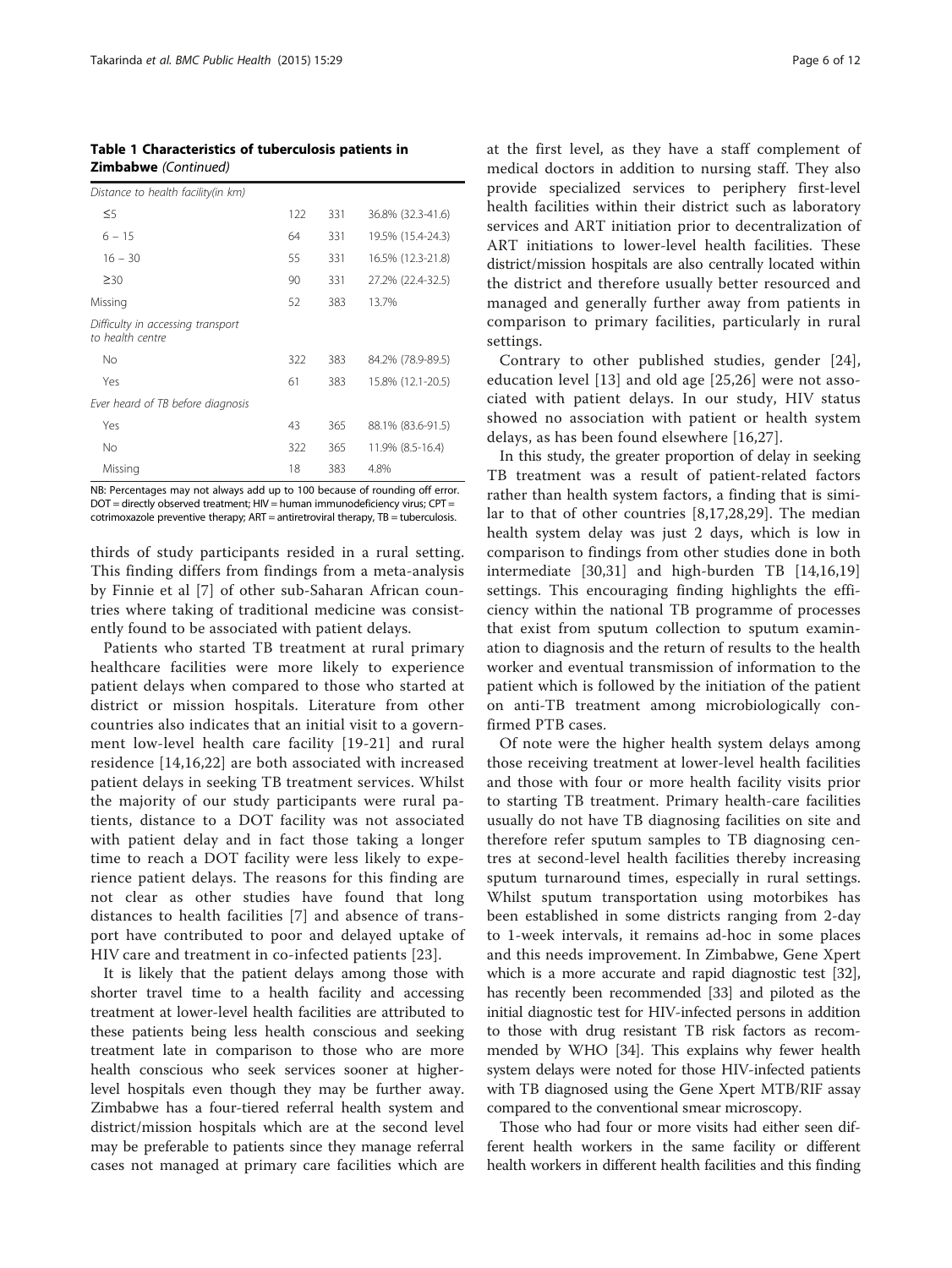# Characteristic (N = 383) Patient delay > 30 days\* n (%) OR (95% CI) Adjusted OR (95% CI) Age in years 18 – 25 30 (55.8) Reference Reference 26 – 44 122 (50.0) 0.79 (0.41-1.53) 0.55 (0.25-1.19) 45 – 54 24 (43.9) 0.62 (0.26-1.46) 0.55 (0.21-1.43) ≥55 9 (29.4) 0.33 (0.12-0.88) 0.35 (0.10-1.24) Sex Female 80 (46.5) Reference Reference Reference Reference Male 105 (49.7) 1.13 (0.72-1.78) 1.07 (0.59-1.96) Type of health facility District/mission hosp **12.2** Proposed a set of the 95 (51.2) Reference Reference Reference Provincial hospital 10 (5.2) 1.77 (0.64-4.86) 1.82 (0.53-6.30) Urban municipal clinic 45 (24.6) 2.45 (1.42-4.22) 1.78 (0.88-3.60) Rural primary healthcare facility 35 (19.0) 2.61 (1.36-5.01) 2.70 (1.27-5.75) HIV status Not tested 2 (40.0) Reference Reference Reference Reference HIV negative 63 (44.6) 1.21 (0.25-5.81) 1.01 (0.16-6.51) HIV positive, not on ART 36 (51.0) 1.56 (0.32-7.66) 1.38 (0.22-8.77) HIV positive, on ART/CPT 80 (50.5) 1.53 (0.32-7.30) 1.68 (0.26-10.77) Staying with anyone currently on TB treatment No 170 (48.9) Reference Reference Reference Reference Yes 15 (41.7) 0.75 (0.35-1.61) 0.99 (0.79-1.23) Education More than secondary and the secondary and the secondary control of the 10 (48.2) and Reference Reference Reference Secondary 1.20 (0.43-3.31) 1.20 (0.43-3.31) 1.20 (0.43-3.31) 1.40 (0.45-4.37) Primary 66 (44.8) 0.87 (0.31-2.45) 1.35 (0.39-4.74) No education 1.10 (0.23-5.33) 9 (36.7) 0.62 (0.17-2.29) 0.62 (0.17-2.29) Employment status Formal employment **1988** Computer 25 (61.2) Reference Reference Reference Informal employment 54 (51.5) 0.67 (0.33-1.39) 0.92 (0.37-2.27) Unemployed 104 (44.3) 0.50 (0.26-1.00) 0.74 (0.30-1.85) Residence Urban 60 (52.8) Reference Reference Rural 119 (46.2) 0.82 (0.53-1.26) 1.04 (0.80-1.33) History of smoking Never **131 (48.8)** Reference Reference Reference Current smoker 10 (36.8) 0.61 (0.24-1.57) 0.59 (0.20-1.78) Quit smoking 43 (50.3) 1.06 (0.63-1.80) 0.75 (0.35-1.62) History of alcohol use Never 98 (46.2) Reference Reference Current drinker 12 (43.0) 0.88 (0.40-1.91) 1.19 (0.39-3.57) Quit alcohol use 69 (52.3) 1.28 (0.78-2.08) 1.26 (0.61-2.64) Previous contact with TB patient No 100 (47.8) Reference Reference Reference Reference

# <span id="page-6-0"></span>Table 2 Factors associated with patient delay in accessing TB treatment services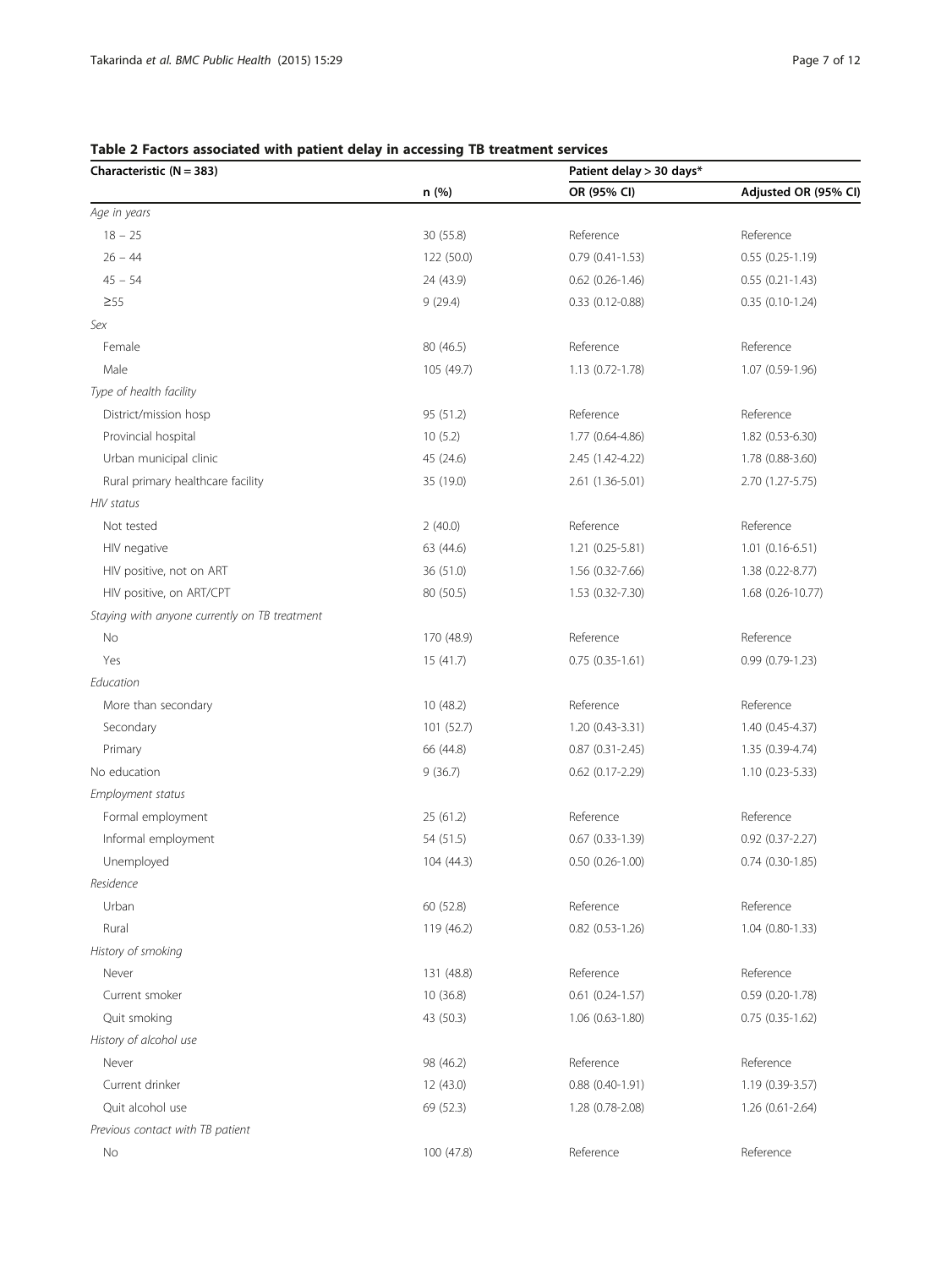| Yes                                                | 84 (48.8)  | 1.03 (0.66-1.59)     | $0.96$ $(0.79-1.16)$   |
|----------------------------------------------------|------------|----------------------|------------------------|
| Took traditional medicine                          |            |                      |                        |
| No                                                 | 163 (46.8) | Reference            | Reference              |
| Yes                                                | 22 (62.4)  | 1.88 (0.84-4.20)     | 1.80 (0.76-4.28)       |
| Took self-medication from pharmacy                 |            |                      |                        |
| <b>No</b>                                          | 140 (44.5) | Reference            | Reference              |
| Yes                                                | 45 (65.4)  | 2.35 (1.35-4.11)     | 2.33 (1.23-4.43)       |
| First consulted private practitioner               |            |                      |                        |
| No                                                 | 166 (46.9) | Reference            | Reference              |
| Yes                                                | 19 (65.3)  | 2.14 (0.95-4.81)     | 1.47 (0.56-3.87)       |
| Time taken to reach health facility                |            |                      |                        |
| <30 minutes                                        | 89 (59.3)  | Reference            | Reference              |
| 30mins - 1 hour                                    | 40 (39.9)  | $0.45(0.26 - 0.81)$  | $0.43$ $(0.22 - 0.83)$ |
| $>1$ hour                                          | 54 (42.5)  | $0.51(0.31 - 0.82)$  | $0.47(0.24 - 0.94)$    |
| Distance to health facility (in km)                |            |                      |                        |
| $\leq 5$                                           | 66 (54.1)  | Reference            | Reference              |
| $6 - 15$                                           | 28 (43.8)  | $0.66$ $(0.36-1.21)$ | $1.14(0.52 - 2.47)$    |
| $16 - 30$                                          | 27(50.1)   | $0.85(0.41-1.76)$    | 1.85 (0.79-4.37)       |
| $\geq 30$                                          | 39 (43.0)  | $0.64(0.35-1.18)$    | 1.39 (0.60-3.23)       |
| Difficulty in accessing transport to health centre |            |                      |                        |
| No                                                 | 150 (46.6) | Reference            | Reference              |
| Yes                                                | 35 (57.3)  | 1.51 (0.80-2.85)     | $0.66$ $(0.40-1.08)$   |
| Ever heard of TB before diagnosis?                 |            |                      |                        |
| No                                                 | 18 (40.4)  | Reference            | Reference              |
| Yes                                                | 156 (48.7) | $1.40(0.63 - 3.13)$  | 1.16 (0.97-1.40)       |
| <b>Total</b>                                       | 184 (48.3) | $\overline{a}$       |                        |
|                                                    |            |                      |                        |

\*Patient delay was defined as a period >30 days from onset of any TB symptom to date of first encounter with health worker.

HIV = human immunodeficiency virus; CPT = cotrimoxazole preventive therapy; ART = antiretroviral therapy; TB = tuberculosis; VCT = voluntary counseling and testing; OR = odds ratio; CI = confidence interval.

may highlight an important barrier to early diagnosis and treatment of TB, especially among mobile populations where each consecutive visit to a different health care worker may be like a first time visit if the hospital or patient records are not properly scrutinised. This calls for an important need to strengthen TB case diagnosis and management trainings among health workers to ensure that information about investigations and management is effectively passed on from one health care worker to another. In general, however, the majority of patients (78%) had visited the health facility  $\leq 2$  times before the diagnosis of TB was made, and this does suggest that the awareness and knowledge of TB is high among health workers in a high HIV-TB burden country like Zimbabwe. This high awareness may relate to the high burden of disease in Zimbabwe: in 2008 alone, TB cases contributed 30% of all chronic out-patient disease conditions [[35](#page-11-0)].

Unlike other studies done in urban settings [[13](#page-10-0),[36](#page-11-0),[37](#page-11-0)] our study includes a heterogenous population of TB

patients in Zimbabwe coming from different levels of the healthcare system, from different regions and with a rural and urban mix, and therefore is representative of the overall TB programme in Zimbabwe. Limitations of our study include a possibility of recall bias of past events among respondents relating to when they first encountered TB symptoms. Health system delays may have shortened during the time of the survey since the structured questionnaires were administered by health workers from the selected health facilities. Our study could have failed to capture information on confirmed TB cases that were started on TB treatment but were not registered as shown in a study conducted in one province of Zimbabwe in which 43% of treated TB cases were not registered [\[38](#page-11-0)].

There is also a possibility that our patient sample excluded vital information on those patients who may have been suspected of TB or diagnosed of TB in the private sector but did not go to public health facilities despite being referred. This is given the background that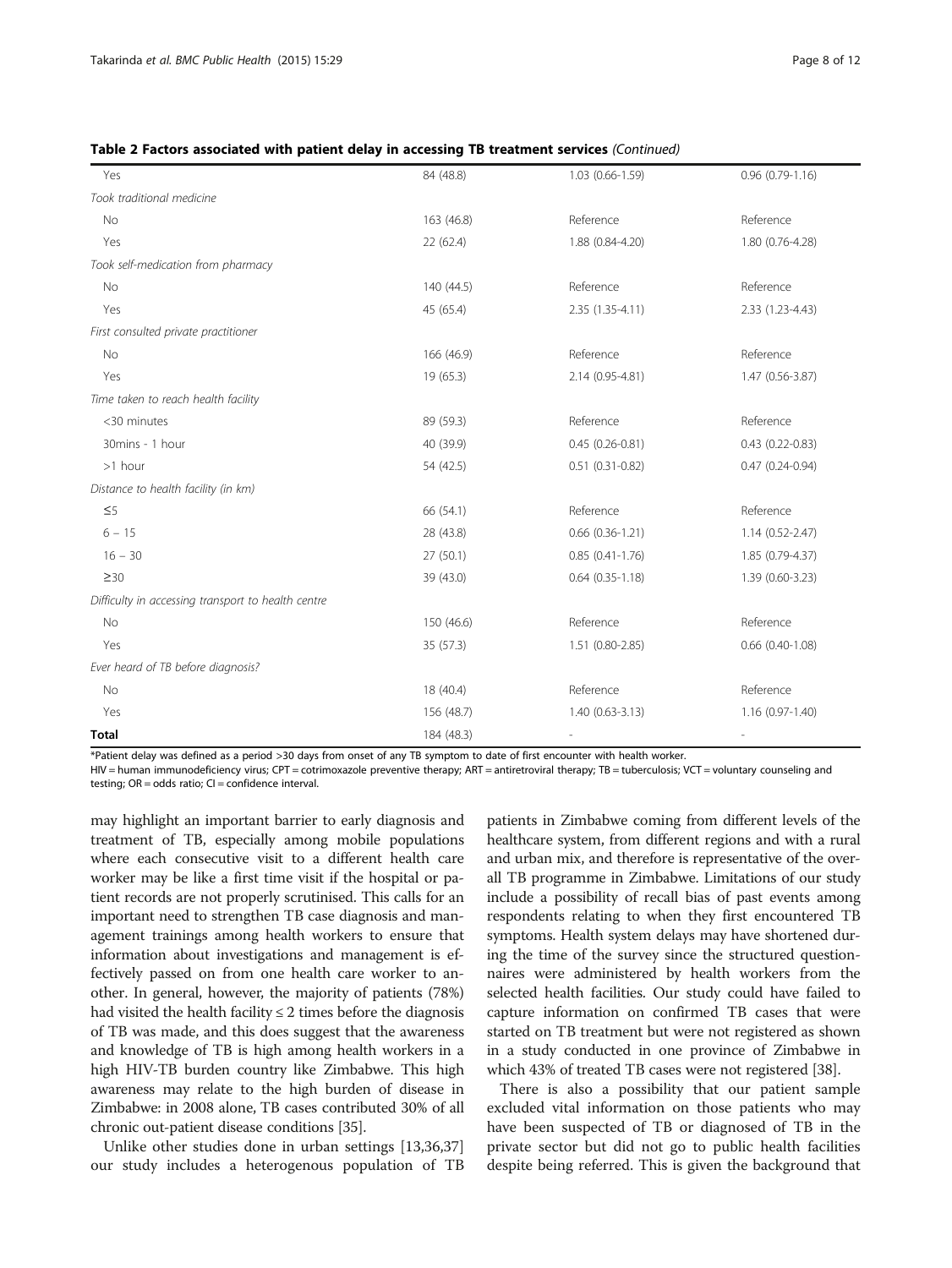# Characteristic (N = 383) The Characteristic (N = 383) Health system delay > 4 days\* n (%) OR (95% CI) Adjusted OR (95% CI) Age in years 18 – 25 Reference Reference Reference Reference Reference Reference 26 – 44 84 (34.4) 2.51 (1.08-5.84) 3.30 (1.16-9.37) 45 – 54 18 (32.4) 2.30 (0.85-6.22) 3.57 (1.09-11.72) ≥55 7 (20.9) 1.26 (0.38-4.18) 2.66 (0.61-11.57) Type of diagnostic test Direct smear microscopy and the control of the control of 110 (30.4) Reference Reference Reference Gene Xpert 7 (35.6) 1.27 (0.56-2.85) 0.21 (0.07-0.66) Sex Female 61 (35.6) Reference Reference Reference Reference Reference Male 56 (26.6) 0.66 (0.41-1.06) 0.47 (0.23-0.96) Type of health facility District/mission hospital and the control of the 48 (20.5) and Reference Reference Reference Provincial hospital 12 (64.6) 7.08 (2.81-17.88) 14.15 (4.58-43.69) Urban municipal 37 (50.1) 3.89 (2.21-6.86) 6.9 (2.41-19.82) Rural primary healthcare facility 21 (37.6) 2.33 (1.19-4.58) 2.67 (1.18-6.07) TB Diagnosing centre on site Yes 71 (25.5) Reference Reference No 43 (45.8) 2.48 (1.53-4.02) 1.41 (0.59-3.36) HIV status Not tested 2 (33.5) Reference Reference Reference HIV-negative 38 (27.0) 0.73 (0.13-4.11) 0.72 (0.06-8.97) HIV-positive, not yet on ART 20 (28.0) 0.77 (0.13-4.52) 0.70 (0.06-8.99) HIV-positive, on ART/CPT 55 (34.5) 1.04 (0.19-5.78) 1.37 (0.11-17.04) Residence Urban 43 (37.6) Reference Reference Rural 74 (27.9) 0.81 (0.54-1.22) 0.95 (0.71-1.29) History of smoking Never **80 (29.9)** Reference Reference Reference Reference Current smoker 7 (25.1) 0.79 (0.29-2.14) 1.58 (0.45-5.63) Quit smoking 29 (34.2) 1.22 (0.70-2.12) 0.86 (0.39-1.89) History of alcohol use Never 64 (30.1) Reference Reference Current drinker 5 (18.6) 0.53 (0.20-1.37) 0.40 (0.11-1.42) Quit alcohol use 46 (34.7) 1.23 (0.74-2.05) 1.50 (0.69-3.26) Took traditional medicine No 109 (31.3) Reference Reference Reference Yes 9 (24.6) 0.72 (0.31-1.65) 0.66 (0.28-1.57) Took self-medication from pharmacy No 298 (29.2) Reference Reference Reference Reference Yes 20 (41.3) 1.71 (0.90-3.23) 1.68 (0.72-3.93)

# <span id="page-8-0"></span>Table 3 Factors associated with Health system delays in accessing TB treatment services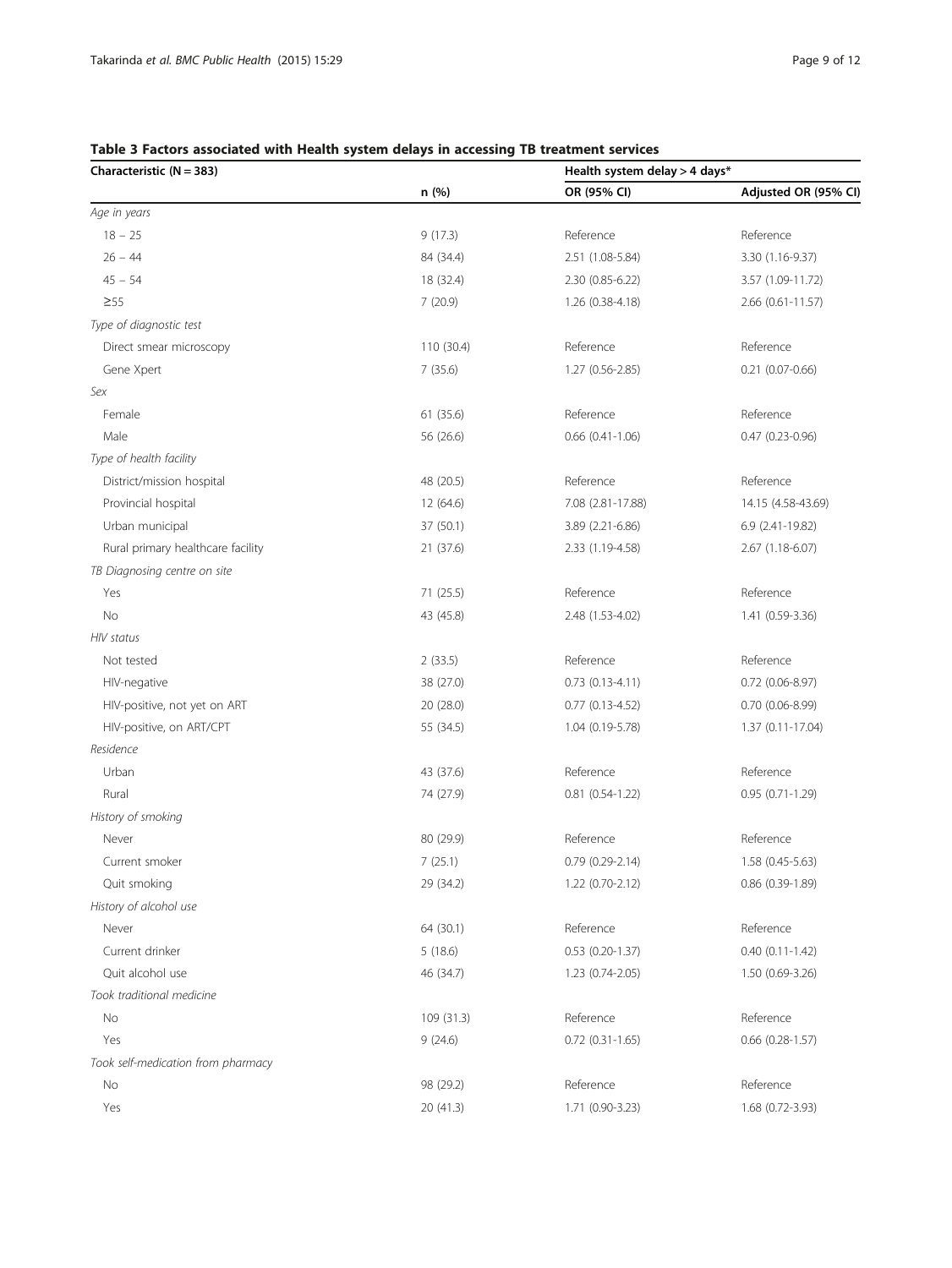| Health care visits prior to diagnosis              |           |                        |                        |
|----------------------------------------------------|-----------|------------------------|------------------------|
|                                                    | 46 (26.8) | Reference              | Reference              |
| $\overline{2}$                                     | 40 (33.5) | 1.38 (0.79-2.41)       | 1.82 (0.93-3.53)       |
| 3                                                  | 10(25.2)  | $0.92(0.39-2.15)$      | $0.99(0.33 - 2.96)$    |
| $\geq 4$                                           | 20 (43.9) | 2.14 (1.06-4.34)       | 2.24 (1.02-4.94)       |
| Time taken to reach health facility                |           |                        |                        |
| <30 minutes                                        | 52 (34.3) | Reference              | Reference              |
| 30mins - 1 hour                                    | 33 (33.1) | $0.95(0.52-1.71)$      | 1.38 (0.65-2.93)       |
| $>1$ hour                                          | 32 (25.4) | $0.65(0.37-1.15)$      | 1.03 (0.46-2.27)       |
| Distance to health facility (in km)                |           |                        |                        |
| $\leq$ 5                                           | 44 (36.4) | Reference              | Reference              |
| $6 - 15$                                           | 17(26.7)  | $0.64(0.32-1.27)$      | $0.78$ $(0.32 - 1.88)$ |
| $16 - 30$                                          | 18 (32.9) | $0.86$ $(0.41 - 1.78)$ | 1.84 (0.68-4.98)       |
| $\geq$ 30                                          | 15(16.5)  | $0.35(0.16-0.75)$      | $0.51$ $(0.20-1.29)$   |
| Difficulty in accessing transport to health centre |           |                        |                        |
| No                                                 | 21(32.6)  | Reference              | Reference              |
| Yes                                                | 96 (30.3) | $1.14(0.60-2.19)$      | $1.00(0.64-1.57)$      |
| Total                                              | 118(30.7) |                        |                        |

#### <span id="page-9-0"></span>Table 3 Factors associated with Health system delays in accessing TB treatment services (Continued)

\*Health system delay was defined as a period >4 days from first encounter with health worker to date of starting TB treatment.

DOT = directly observed treatment; HIV = human immunodeficiency virus; CPT = cotrimoxazole preventive therapy; ART = antiretroviral therapy; TB = tuberculosis, VCT = voluntary counseling and testing.

in Zimbabwe, TB treatment services are only offered in public health facilities hence those that are suspected of TB or diagnosed with TB in private health care facilities are referred to public health facilities which could either be missionary, local authority or government health facilities.

# Conclusion

This study has assessed the extent of TB treatment delays in a country with a high HIV-TB burden, an important issue that relates to individual patient outcomes and TB transmission in the community. Patient delays were

found to be moderately high, suggesting the need for increased advocacy, communication and social mobilization efforts targeted at informing the general population to seek health services early when they experience symptoms suggestive of TB. There is also need for engagement and training of pharmacy staff so that they can accurately identify people with TB-like symptoms and effectively explain to them that TB diagnosis and treatment are offered for free at public health institutions. A programme of this nature has been piloted in Cambodia and has shown positive results [[39](#page-11-0)].

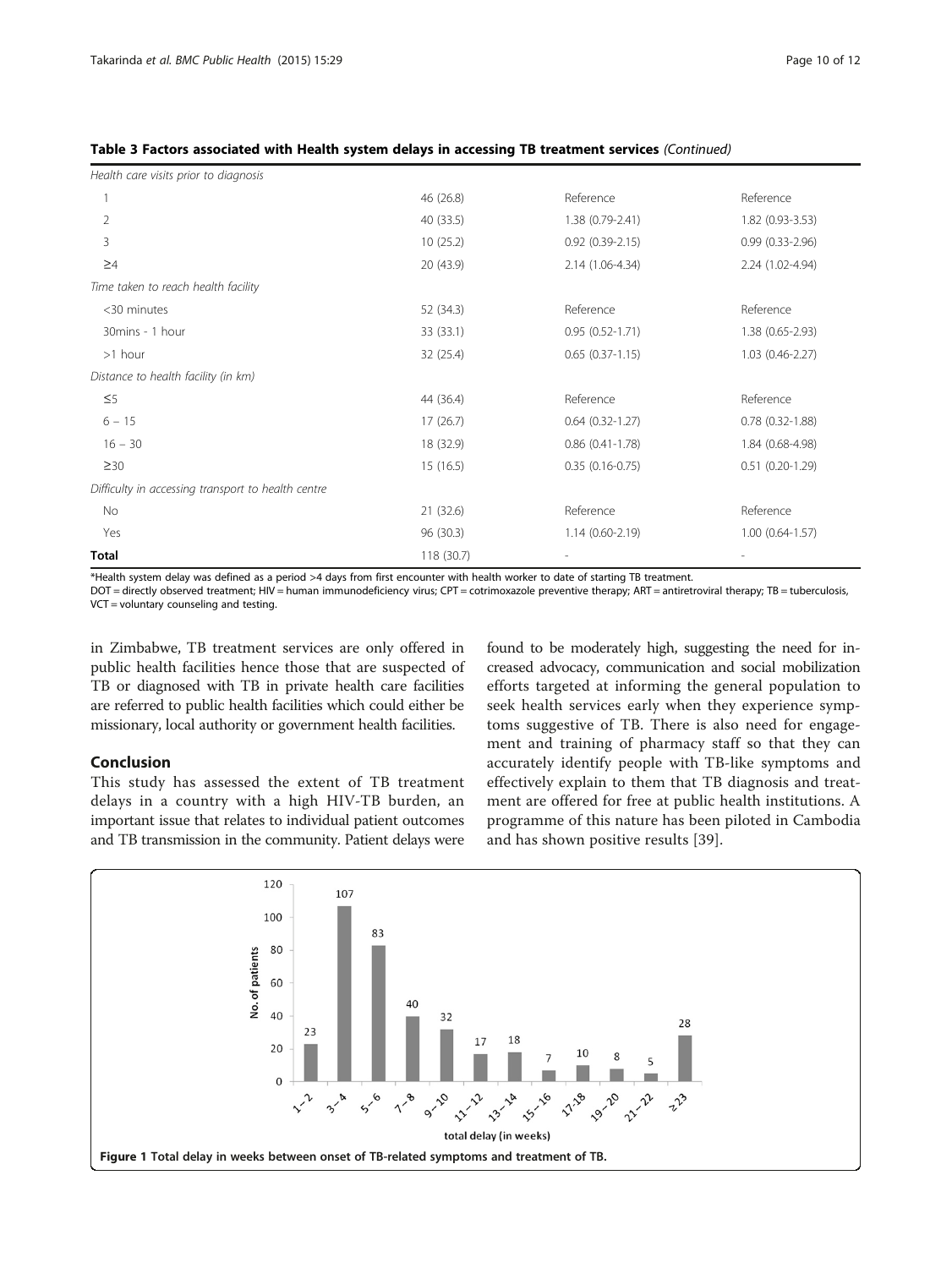<span id="page-10-0"></span>On the other hand, health system delays were not common, suggesting an efficient TB programme. Better understanding about why some patients have repeated visits to health facilities is needed. We also recommend more qualitative studies to elicit patient responses on why patient delays were associated with access to rural primary health facilities and also why health system delays where linked to older age and being female. Whilst our study findings are generalizable to those patients with microbiologically confirmed PTB, they are not representative of the HIV patient population which largely has smear negative TB and among whom delays are likely to be much more complex, longer, and more difficult to address. Hence a study specific to this population is also necessary.

#### Competing interests

The authors declare that they have no competing interests.

#### Authors' contributions

KT designed the study, collected and analysed data, wrote the first draft and coordinated the writing of the subsequent drafts and the final paper. ADH, TA, CS, and BN contributed to the design of the study and review of all subsequent drafts of the paper. All authors read and approved the final paper.

#### Acknowledgements

The authors thank the Ministry of Health & Child Care and the AIDS & TB Unit for their support and for granting us the authority to conduct the study. Funding for the study was obtained from the USAID funded project TB CARE I Zimbabwe, while technical support was provided through the International Union Against Tuberculosis and Lung Disease. KT is supported as an operational research fellow from the Centre for Operational Research at The Union, Paris, France.

#### Author details

<sup>1</sup>AIDS and TB Department, Zimbabwe Ministry of Health and Child Care, P. O Box CY 1122, Causeway, Harare, Zimbabwe. <sup>2</sup>International Union Against Tuberculosis and Lung Disease, Paris, France. <sup>3</sup>Department of Clinical Research, London School of Hygiene and Tropical Medicine, London, UK. <sup>4</sup>TB CARE Project, International Union Against Tuberculosis and Lung Disease, Harare, Zimbabwe.

#### Received: 30 May 2013 Accepted: 15 January 2015 Published online: 29 January 2015

#### References

- 1. World Health Organization (WHO): Global tuberculosis report 2013. WHO, Geneva, Switzerland: WHO, 2013. [[www.who.int/iris/bitstream/10665/91355/](http://www.who.int/iris/bitstream/10665/91355/1/9789241564656_eng.pdf) [1/9789241564656\\_eng.pdf](http://www.who.int/iris/bitstream/10665/91355/1/9789241564656_eng.pdf)]
- 2. Corbett EL, Watt CJ, Walker N, Maher D, Williams BG, Raviglione MC, et al. The growing burden of tuberculosis: global trends and interactions with the HIV epidemic. Arch Intern Med. 2003;163 Suppl 9:1009–21.
- Pablos-Méndez A, Sterling TR, Frieden TR. The relationship between delayed or incomplete treatment and all-cause mortality in patients with tuberculosis. JAMA. 1996;276 Suppl 15:1223–8.
- Aït-Khaled N, Alarcón E, Armengol R, Bissell K, Boillot F, Cameniro JA, et al. Management of tuberculosis: a guide to the essentials of good practice. 6th ed. Paris, France: International Union Against Tuberculosis and Lung Disease; 2010.
- 5. Sreeramareddy CT, Panduru KV, Menten J, Van den Ende J. Time delays in diagnosis of pulmonary tuberculosis: a systematic review of literature. BMC Infect Dis. 2009;9:91.
- Storla DG, Yimer S, Bjune GA. A systematic review of delay in the diagnosis and treatment of tuberculosis. BMC Public Health. 2008;8:15.
- 7. Finnie RKC, Khoza LB, van den Borne B, Mabunda T, Abotchie P, Mullen PD. Factors associated with patient and health care system delay in diagnosis

and treatment for TB in sub-Saharan African countries with high burdens of TB and HIV. Trop Med Int Health. 2011;16(4):394–411.

- 8. Odusanya OO, Babafemi JO. Patterns of delays amongst pulmonary tuberculosis patients in Lagos, Nigeria. BMC Public Health. 2004;4:18.
- 9. Ministry of Health and Child Welfare Zimbabwe. Zimbabwe National Tuberculosis Control Programme Manual. 4th ed. Harare, Zimbabwe: Ministry of Health and Child Welfare; 2010.
- 10. Ministry of Health and Child Welfare Zimbabwe. National HIV Testing and Counselling Trainee's Manual. Harare, Zimbabwe: Ministry of Health and Child Welfare; 2007.
- 11. Ministry of Health and Child Welfare Zimbabwe. National Guidelines for TB/HIV Co-management. Harare, Zimbabwe: Ministry of Health and Child Welfare; 2007.
- 12. World Health Organisation (WHO) Regional Office for the Eastern Mediterranean: Diagnostic and treatment delay in tuberculosis: An in-depth analysis of the health seeking behaviour of patients and health system response in seven countries of the Eastern Mediterranean Region. Cairo, Egypt: WHO; 2006.[\[http://applications.emro.who.int/dsaf/dsa710.pdf\]](http://applications.emro.who.int/dsaf/dsa710.pdf)
- 13. Lusignani LS, Quaglio G, Atzori A, Nsuka J, Grainger R, Da Conceicao PM, et al. Factors associated with patient and health care system delay in diagnosis for tuberculosis in the province of Luanda, Angola. BMC Infect Dis. 2013;13 Suppl 1:168.
- 14. Wandwalo ER, Mørkve O. Delay in tuberculosis case-finding and treatment in Mwanza, Tanzania. Int J Tuberc Lung Dis. 2000;4 Suppl 2:133–8.
- 15. Lawn SD, Afful B, Acheampong JW. Pulmonary tuberculosis: diagnostic delay in Ghanaian adults. Int J Tuberc Lung Dis. 1998;2 Suppl 8:635–40.
- 16. Pronyk RM, Makhubele MB, Hargreaves JR, Tollman SM, Hausler HP. Assessing health seeking behavior in rural South Africa. Int J Tuberc Lung Dis. 2001;5 Suppl 7:619–27.
- 17. Yimer S, Bjune G, Alene G. Diagnostic and treatment delay among pulmonary tuberculosis patients in Ethiopia: a cross sectional study. BMC Infect Dis. 2005;5:112.
- 18. Liam CK, Tang BG. Delay in the diagnosis and treatment of pulmonary tuberculosis in patients attending a university teaching hospital. Int J Tuberc Lung Dis. 1997;1 Suppl 4:326–32.
- 19. Kiwuwa MS, Charles K, Harriet MK. Patient and health service delay in pulmonary tuberculosis patients attending a referral hospital: a cross-sectional study. BMC Public Health. 2005;5:122.
- 20. Rojpibulstit M, Kanjanakiritamrong J, Chongsuvivatwong V. Patient and health system delays in the diagnosis of tuberculosis in Southern Thailand after health care reform. Int J Tuberc Lung Dis. 2006;10 Suppl 4:422–8.
- 21. Needham DM, Foster SD, Tomlinson G, Godfrey-Faussett P. Socio-economic, gender and health services factors affecting diagnostic delay for tuberculosis patients in urban Zambia. Trop Med Int Health. 2001;6 Suppl 4:256–9.
- 22. Lienhardt C, Rowley J, Manneh K, Lahai G, Needham D, Milligan P, et al. Factors affecting time delay to treatment in a tuberculosis control programme in a sub-Saharan African country: the experience of The Gambia. Int J Tuberc Lung Dis. 2001;5 Suppl 3:233–9.
- 23. Zachariah R, Harries AD, Manzi M, Gomani P, Teck R, Phillips M, et al. Acceptance of anti-retroviral therapy among patients infected with HIV and tuberculosis in rural Malawi is low and associated with cost of transport. PLoS One. 2006;1:e121.
- 24. Cambanis A, Yassin MA, Ramsay A, Bertel Squire S, Arbide I, Cuevas LE. Rural poverty and delayed presentation to tuberculosis services in Ethiopia. Trop Med Int Health. 2005;10 Suppl 4:330–5.
- 25. Ukwaja KN, Alobu I, Nweke CO, Onyenwe EC. Healthcare-seeking behavior, treatment delays and its determinants among pulmonary tuberculosis patients in rural Nigeria: a cross-sectional study. BMC Health Serv Res. 2013;13:25.
- 26. Pirkis JE, Speed BR, Yung AP, Dunt DR, MacIntyre CR, Plant AJ. Time to initiation of anti-tuberculosis treatment. Tuber Lung Dis. 1996;77 Suppl 5:401–6.
- 27. Güneylioglu D, Yilmaz A, Bilgin S, Bayram U, Akkaya E. Factors affecting delays in diagnosis and treatment of pulmonary tuberculosis in a tertiary care hospital in Istanbul. Turkey Med Sci Monit. 2004;10 Suppl 2:CR62–7.
- 28. Ngamvithayapong J, Yanai H, Winkvist A, Diwan V. Health seeking behaviour and diagnosis for pulmonary tuberculosis in an HIV-epidemic mountainous area of Thailand. Int J Tuberc Lung Dis. 2001;5 Suppl 11:1013–20.
- 29. Demissie M, Lindtjorn B, Berhane Y. Patient and health service delay in the diagnosis of pulmonary tuberculosis in Ethiopia. BMC Public Health. 2002;25 Suppl 2:23.